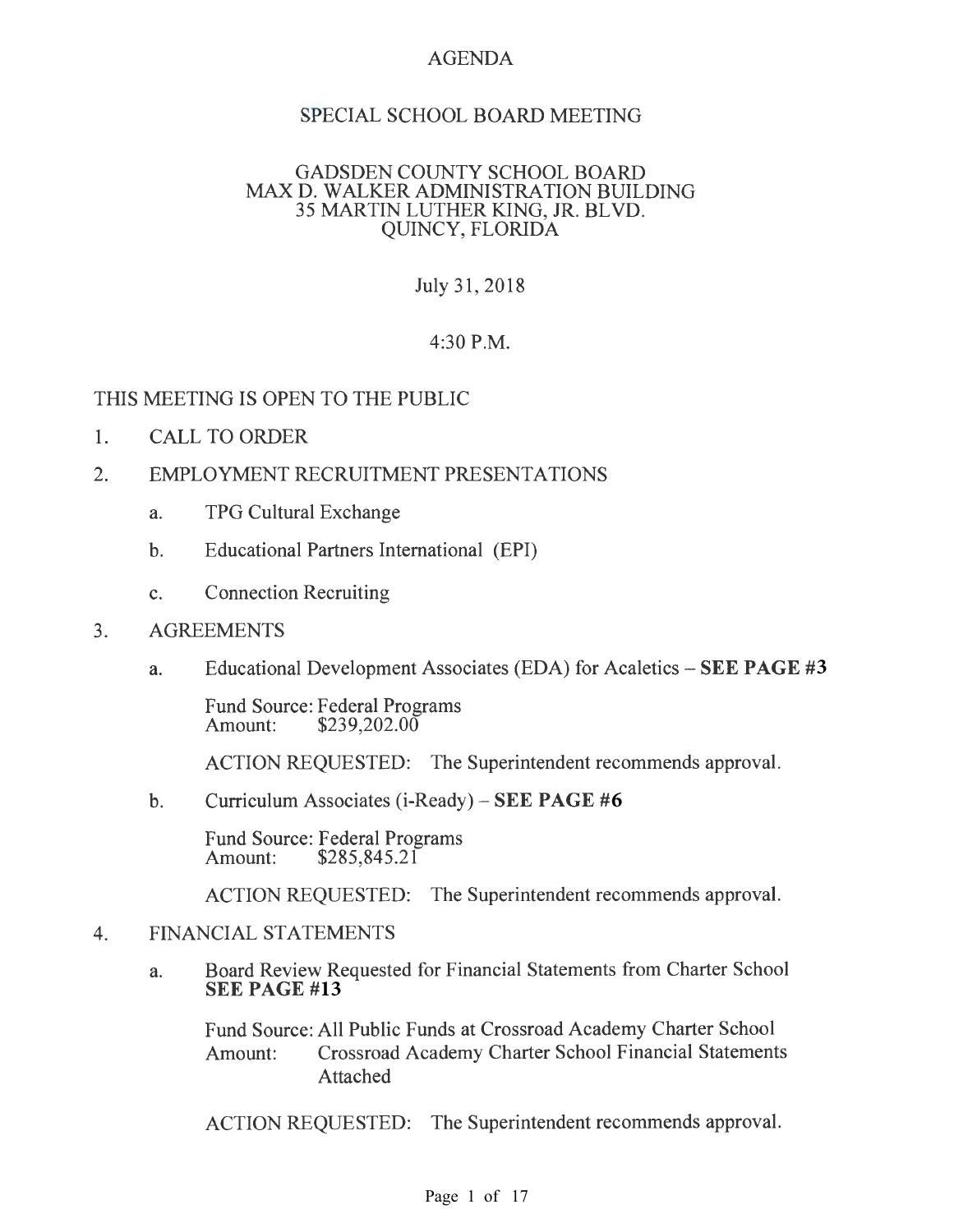- 5. EDUCATIONAL ITEMS BY THE SUPERINTENDENT
- 6. SCHOOL BOARD REQUESTS AND CONCERNS
	- 7. ADJOURNMENT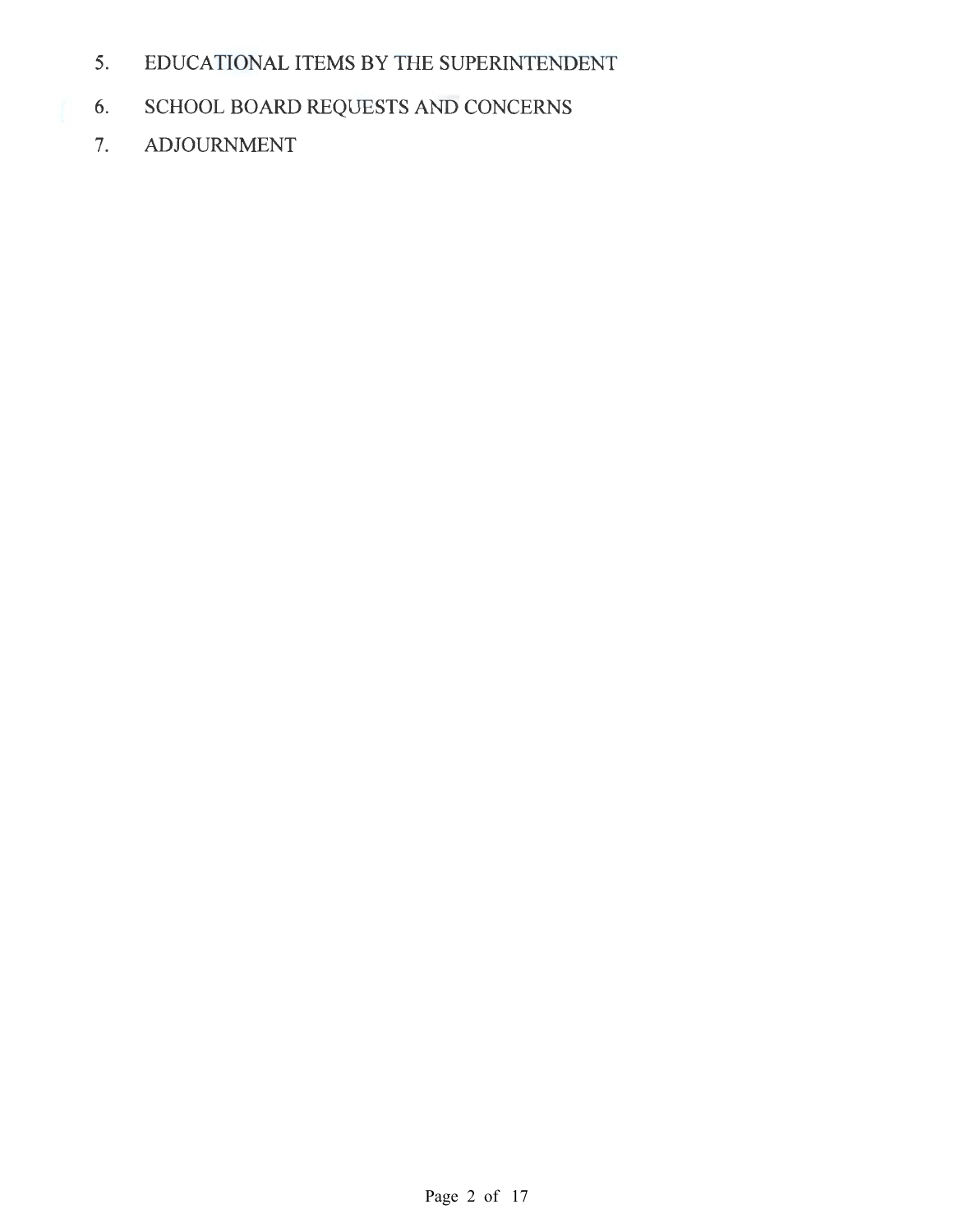#### SUMMARY SHEET

## RECOMMENDATION TO SUPERINTENDENT FOR SCHOOL BOARD AGENDA

AGENDA ITEM NO. 3a

DATE OF SCHOOL BOARD MEETING: July 31, 2018

TITLE OF AGENDA ITEM: Educational Development Associates (EDA) for Acaletics DIVISION:

\_\_ This is a CONTINUATION of a current project, grant, etc.

## PURPOSE AND SUMMARY OF ITEM:

Approval is requested -- This is a continuation program with Educational Development Associates (EDA) for Acaletics. Through this innovative math program, EDA has helped more than 400,000 students and over 400 schools dramatically improve classroom instruction and learning, test scores, and student competence and confidence by providing invaluable resources and direct support to school administrators, teachers, students and parents.

Acaletics is aligned with Florida's State Standards for math in K-8. The additional resources are being requested for summer school to further implement a targeted data-driven, differentiated program of instruction for children who still need more help in math. Acaletics provides reliable growth metrics that optimize administrative decision making for long-tenn perfonnance improvements at the school level. Acaletics assessment data is used to continually progress monitor instruction and student achievement in Math.

This is an ongoing investment in our partnership with EDA. Acaletics is used in several school districts in Florida. It is allowable for any district to 'piggy-back' on another district's public competitive purchasing process. Acaletics was originally piggy-backed under other district bids in 2009. This vendor, as a continuation of the investment the district has already made in the resource, is now a sole source for Gadsden as it provides unique items that can only be supported by the program we have implemented. Previous bid processes evaluated competitiveness of the product price; consumable content; progress monitoring; and technical support. Gadsden is able to link to these competitive proposals and awards by districts such as Miami-Dade, Duval, and Broward County. Those bid processes established the company's competitiveness in price and its ability to identify resources that are intellectually copyrighted and unique to the e-learning system that allowed the other large school districts to identify them as sole source.

FUND SOURCE:

\$239,202.00

PREPARED BY: Rose Raynak

FUND SOURCE:  $$239,202.00$ <br>AMOUNT: Federal Programs  $\mathcal{A}/\mathcal{P}$ 

POSITION: Area Director for Federal Programs

INTERNAL INSTRUCTIONS TO BE COMPLETED BY PREPARER

Number of ORIGINAL SIGNATURES NEEDED by preparer.

SUPERINTENDENT'S SIGNATURE: page(s) numbered \_ \_ \_ \_

CHAIRMAN'S SIGNATURE: page(s) numbered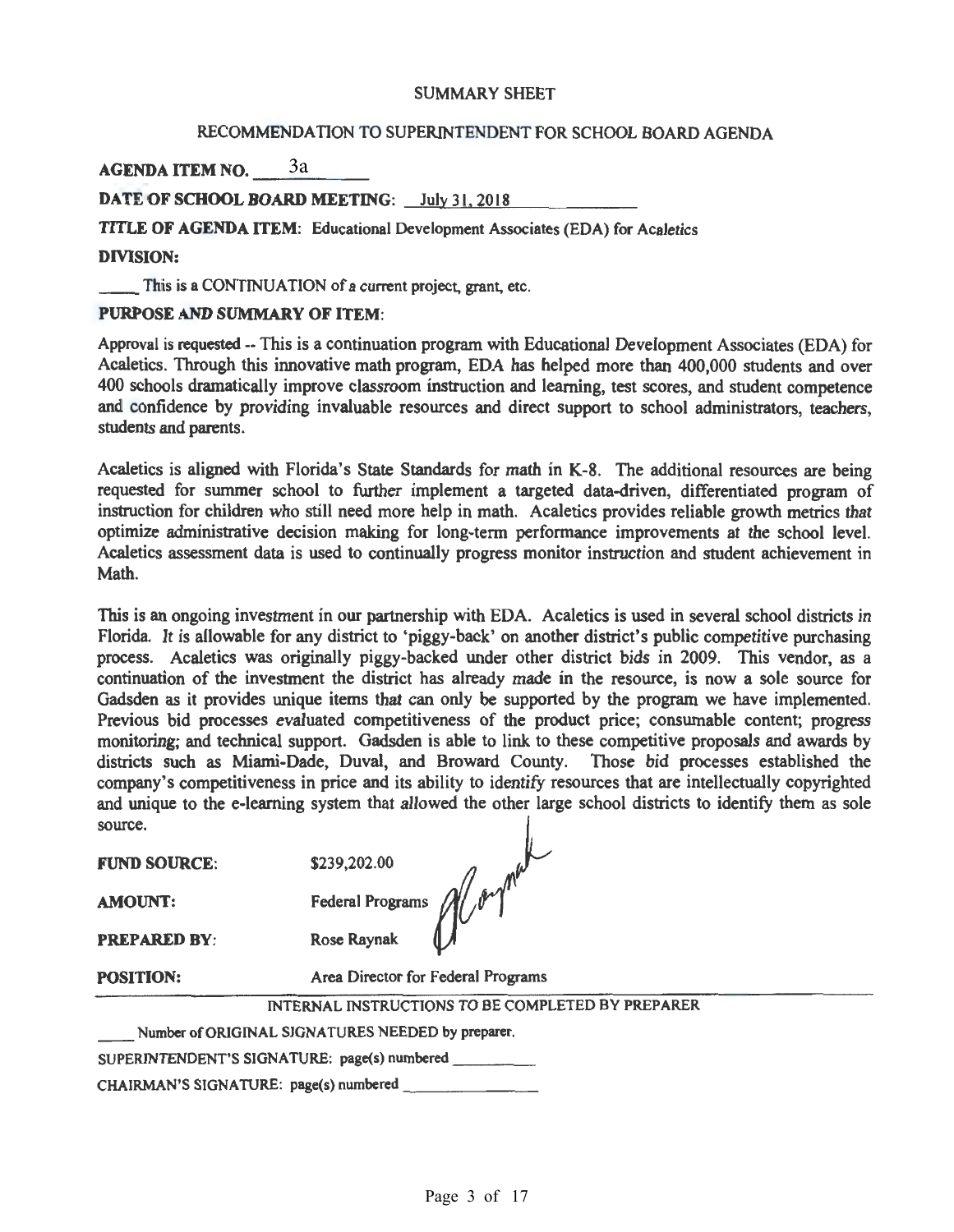PAGE 1 OF 1

| <b>PO DATE</b> |  |
|----------------|--|
| 07/20/2018     |  |

**PRINTED** 07/20/2018

The School Board of Gadsden County<br>Attention: Accounts Payable<br>35 Martin Luther King, Jr. Blvd<br>Quincy, FL 32351

VENDOR:<br>EDU DEV ASSOC-ACALETICS 14052 NW 82ND AVE **DBA ACALETICS** MIAMI LAKES, FL 33016

| <b>PURCHASE ORDER NUMBER</b> |             |  |  |  |
|------------------------------|-------------|--|--|--|
|                              | 0161900003  |  |  |  |
| <b>VENDOR KEY</b>            | : EDU DEV 0 |  |  |  |
| <b>FISCAL YEAR</b>           | : 2018-2019 |  |  |  |

**ENTERED BY ORIGINAL REQ #** 

V 001 19 : ESTRAJAQ000 : 0000001596

SHIP TO: **GADSDEN COUNTY PUBLIC SCHOOLS** 35 MARTIN LUTHER KING JR BLVD QUINCY, FL 32351

**ATTN: Rose Raynak** 

| QUANTITY                      | <b>UNIT</b>                       | <b>DESCRIPTION OF ITEMS OR MATERIALS</b>                                                                                                                                                                                                                                                                                                                                                                                                                                                                     | <b>UNIT PRICE</b>                                        | <b>AMOUNT</b>                                               |
|-------------------------------|-----------------------------------|--------------------------------------------------------------------------------------------------------------------------------------------------------------------------------------------------------------------------------------------------------------------------------------------------------------------------------------------------------------------------------------------------------------------------------------------------------------------------------------------------------------|----------------------------------------------------------|-------------------------------------------------------------|
| 51<br>510<br>153<br>271<br>51 | EA<br><b>EA</b><br>EA<br>EA<br>EA | SAM Checked/Vendor not<br>***District Purposes Only***<br>subrecipient; No state of consortia pricing found per<br>8.287.056, F.S.; Supplies for Continued Project that was Bd<br>Apvd initial Contract. 7/28/2015 (7 O&P) Part of 2018-2019<br><b>Strategic Plan</b><br>Carter Parramore Academy: Grades 6-8 Mathematics<br>James A. Shanks Middle: Grade 6-8 Mathematics<br>Havana Magnet: Grades 6-8 Mathematics<br>West Gadsden Middle: Grades 6-8 Mathematics<br>Gadsden Magnet: Grades 6-8 Nathematics | 76,00000<br>73.52941<br>76,00000<br>76,00000<br>76,00000 | 3,876.00<br>37,500.00<br>11,628.00<br>20.596.00<br>3,876.00 |
|                               |                                   | ACCOUNT SUMMARY (FOR INTERNAL USE)<br><b>ACCOUNT AMOUNT</b><br><b>ACCOUNT NUMBER</b><br>3.876.00<br>1100E5100 5100 0101 11099 90000 00000<br>20,596.00<br>4200E5100 5100 0052 9CB01 00000 00000<br>11,628.00<br>4200E5100 5100 0091 9CB01 00000 00000<br>4200E5100 5100 0211 9CB01 00000 00000<br>37,500.00<br>3,876.00<br>4200E5100 5100 0231 9CB01 00000 00000                                                                                                                                             |                                                          |                                                             |
|                               |                                   | State Tax Exemption # - 85-8012621915C-2   FEID # - 59-8000615<br>All items purchased under this order must be received and invoiced by 06/30/2018                                                                                                                                                                                                                                                                                                                                                           | <b>PAGE TOTAL</b><br><b>TOTAL</b>                        | 77,476.00<br>77,476.00                                      |

Cancellations must be in writing. No backorders without buyer approval.

1 PURCHASE APPROVED BY:

Vitton

**Superintendent of Schools** 

Page 4 of 17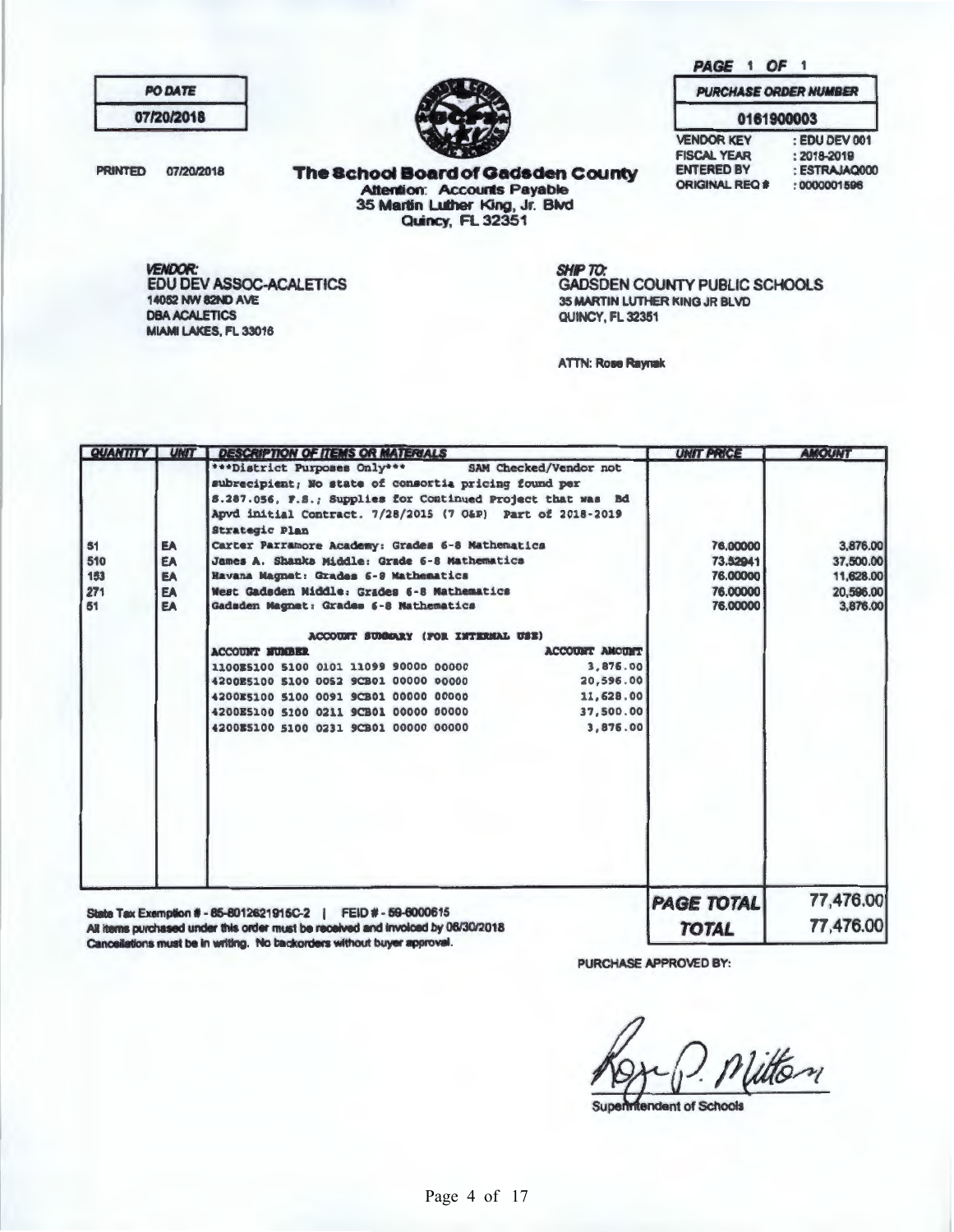PAGE 1 OF 1

**VENDOR KEY** 

**FISCAL YEAR** 

**ENTERED BY** 

**ORIGINAL REQ #** 

**PURCHASE ORDER NUMBER** 0161900004

: EDU DEV 001

: ESTRAJAQ000

 $: 2018 - 2019$ 

 $:0000001478$ 

| PO DATE    |  |
|------------|--|
| 07/20/2018 |  |

**PRINTED** 07/20/2018

**The School Board of Gadsden County** Attention: Accounts Payable 35 Martin Luther King, Jr. Blvd<br>Quincy, FL 32351

**VENDOR: EDU DEV ASSOC-ACALETICS** 14052 NW 82ND AVE **DBA ACALETICS** MIAMI LAKES, FL 33016

**SHIP TO:** GADSDEN COUNTY PUBLIC SCHOOLS 35 MARTIN LUTHER KING JR BLVD QUINCY, FL 32351

**ATTN: Rose Raynak** 

| <b>CUANTITY</b> | <b>UNIT</b> | <b>DESCRIPTION OF ITEMS OR MATERIALS</b>                                         | <b>UNIT PRICE</b> | <b>AMOUNT</b> |
|-----------------|-------------|----------------------------------------------------------------------------------|-------------------|---------------|
|                 |             | ***District Purposes Only***<br>SAM Checked/Vendor not                           |                   |               |
|                 |             | subrecipient; No state of consortia pricing found per                            |                   |               |
|                 |             | S.287.056, F.S.; Supplies for Continued Project that was Bd                      |                   |               |
|                 |             | Apvd initial Contract. 7/28/2015 (7 O&P) Part of 2018-19                         |                   |               |
|                 |             | Strategic Plan                                                                   |                   |               |
| 196             | <b>EA</b>   | West Gadsden Middle: Grades 4-5 Mathematics                                      | 86,00000          | 17,028.00     |
| 236             | <b>EA</b>   | Greensboro Blam: Grades 1-3 Nathematics                                          | 86,00000          | 20.296.00     |
| 225             | EA          | James A. Shanks Middle: Grades 4-5 Mathematics                                   | 86,00000          | 19,350.00     |
| 526             | EA          | Stewart Street Elem: Grades 1-5 Nathematics                                      | 63.68821          | 33,500.00     |
| 324             | <b>EA</b>   | Havana Magnet: Grades 1-5 Mathematics                                            | 86,00000          | 27,864,00     |
| 83              | <b>EA</b>   | Gadsden Magnet: Grades 1-5 Mathematics                                           | 86.00000          | 7,138.00      |
| 296             | <b>EA</b>   | George W. Munroe Elem: Grades 1-3 Mathematics                                    | 86.00000          | 25,456.00     |
| 125             | <b>EA</b>   | Chattahoochee Elem: Grades 1-5 Mathematics                                       | 86,00000          | 10,750.00     |
| I 4.            | EA          | Carter Parramore Academy: Grades 4-5 Mathematics                                 | 86,00000          | 344.00        |
|                 |             |                                                                                  |                   |               |
|                 |             | ACCOUNT SUMMARY (FOR INTERNAL USE)                                               |                   |               |
|                 |             | <b>ACCOUNT NUMBER</b><br><b>ACCOUNT AMOUNT</b>                                   |                   |               |
|                 |             | 7,138.00<br>1100E5100 5100 0101 11099 90000 00000                                |                   |               |
|                 |             | 25,456.00<br>4200E5100 5100 0041 9CB01 00000 00000                               |                   |               |
|                 |             | 17,028.00<br>4200E5100 5100 0052 9CB01 00000 00000                               |                   |               |
|                 |             | 27.864.00<br>4200E5100 5100 0091 9CB01 00000 00000                               |                   |               |
|                 |             | 20,296.00<br>4200E5100 5100 0141 9CB01 00000 00000                               |                   |               |
|                 |             | 10,750.00<br>4200E5100 5100 0151 9CB01 00000 00000                               |                   |               |
|                 |             | 33,500.00<br>4200E5100 5100 0201 9CB01 00000 00000                               |                   |               |
|                 |             | 19,350.00<br>4200E5100 5100 0211 9CB01 00000 00000                               |                   |               |
|                 |             | 344.00<br>4200E5100 5100 0231 9CB01 00000 00000                                  |                   |               |
|                 |             |                                                                                  |                   |               |
|                 |             |                                                                                  |                   |               |
|                 |             |                                                                                  | <b>PAGE TOTAL</b> | 161,726.00    |
|                 |             | State Tax Exemption # - 85-8012621915C-2   FEID # - 59-6000615                   |                   |               |
|                 |             | All items purchased under this order must be received and invoiced by 06/30/2018 | <b>TOTAL</b>      | 161,726,00    |

Cancellations must be in writing. No backorders without buyer approval.

PURCHASE APPROVED BY:

Vitton

Superimendent of Schools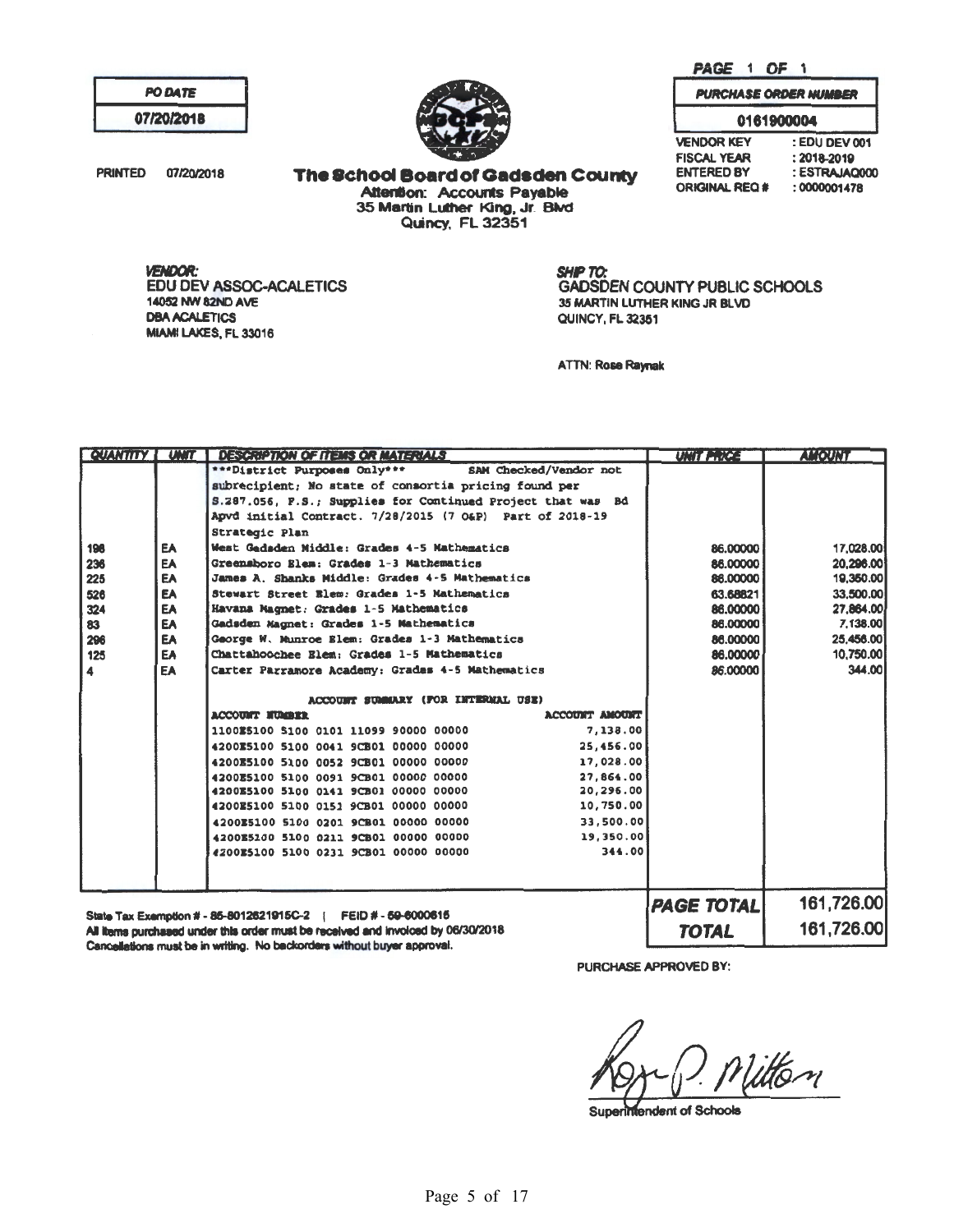#### SUMMARY SHEET

## RECOMMENDATION TO SUPERINTENDENT FOR SCHOOL BOARD AGENDA

agenda item no. <u>\_\_\_\_\_\_\_\_\_\_\_\_\_\_\_\_</u>

DATE OF SCHOOL BOARD MEETING: July 31, 2018

TITLE OF AGENDA ITEM: Curriculum Associates (i-Ready)

## DIVISION:

This is a CONTINUATION of a current project, grant, etc.

#### PURPOSE AND SUMMARY OF ITEM:

Approval is requested -- Curriculum Associates (i-Ready) is a licensed adaptive e-leaming system that has been previously approved by the Board to support the district adopted textbook (basal) programs. In September 2014, the Board approved a major investment in this e-Leaming system and its respective consumable materials. The district also invests heavily in professional development for teachers and school administrators to properly implement the program and analyze diagnostic results. The implementation of this initiative is well under way and is providing quality targeted instruction for students in both reading and math.

Aligned with Florida's State Standards, i-Ready has lexile and quantile measures and Standards Mastery benchmark instruction and mini-assessments. The additional resources being requested at this time will be used after the state assessment for the remainder of the school year and into the summer to further implement a targeted data-driven, differentiated program of instruction for children who still need more help in academic areas. 1-Ready provides reliable growth metrics that optimize administrative decision making for long-term performance improvements at the school level. 1-Ready is the district's baseline, mid-year, and end of year assessment to continually progress monitor instruction and student achievement.

This is an ongoing investment in our partnership with Curriculum Associates. Curriculum Associates has been vetted and approved through the purchasing processes of several school districts in Florida. It is allowable for any district to 'piggy-back' on another district's public competitive purchasing process. Components reviewed by other districts in their competitive process included company profile; courseware; subject diagnostics; progress monitoring; technical support and system management. Responses were evaluated; awards were made in district Board meetings. Gadsden is able to link to these competitive proposals and awards by districts such as Broward, Seminole County, Hillsborough County, Miami-Dade County, and Sarasota County to adopt this product. Those bid processes established the company's competitiveness in price and its ability to identify resources that are intellectually copyrighted and unique to the e-leaming system that allowed the other large school districts to identify them as sole source. This vendor, as a continuation of the investment the district has already made in the resource, is now a sole source for Gadsden as it provides unique items that can only be supported by the platform we have implemented.

AMOUNT:

PREPARED BY:

**FUND SOURCE:** Federal Programs \$285,845.21 *) | pr<sup>ns</sup>*<br>Rose Raynak *| | pr*<sup>ns</sup>

POSITION: Area Director for Federal Programs

INTERNAL INSTRUCTIONS TO BE COMPLETED BY PREPARER

Number of ORIGINAL SIGNATURES NEEDED by preparer.

SUPERINTENDENT'S SIGNATURE: page(s) numbered \_\_\_\_\_\_\_\_\_

CHAIRMAN'S SIGNATURE: page(s) numbered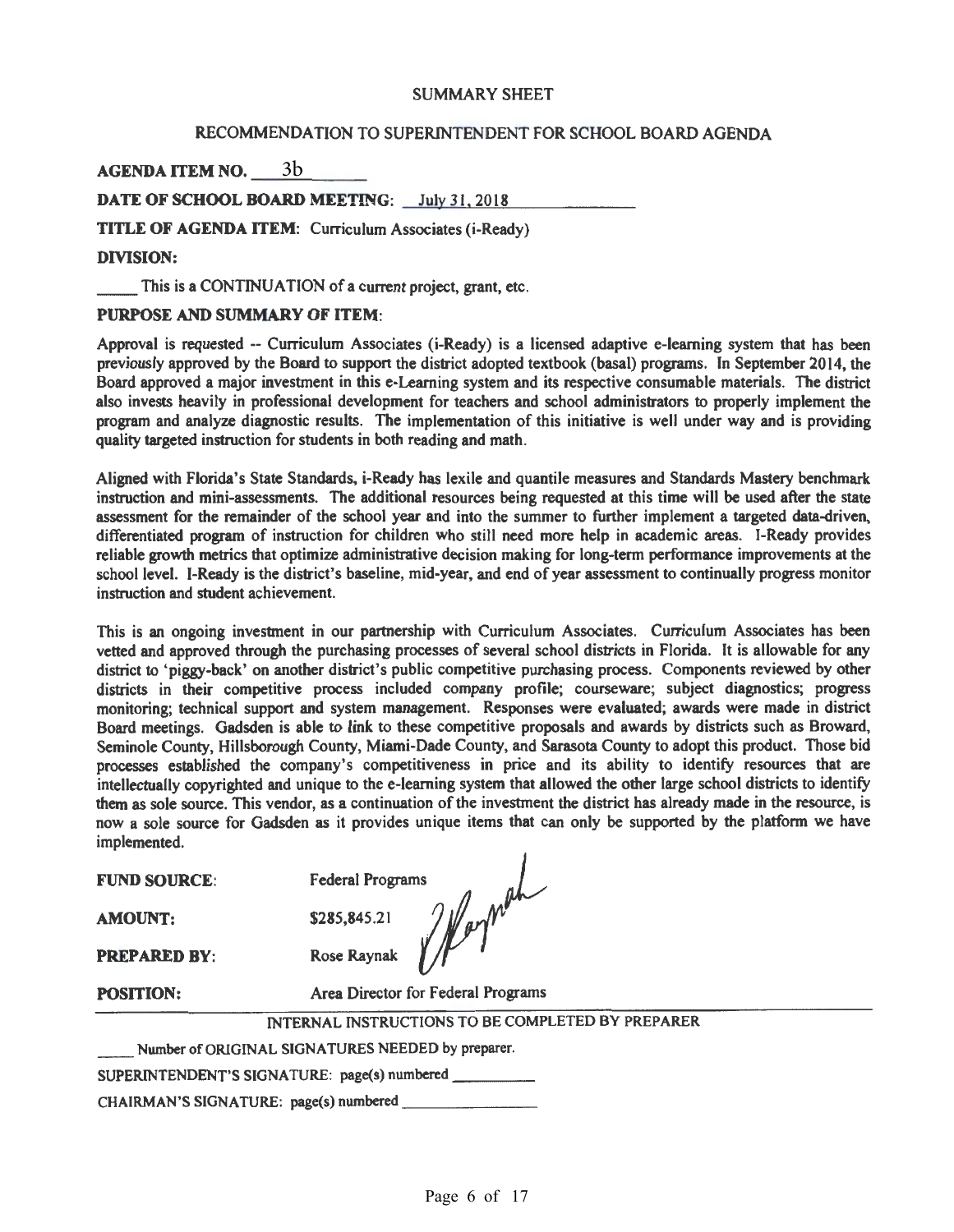PAGE 1 OF 2

**PURCHASE ORDER NUMBER** 

| <b>PO DATE</b> |  |
|----------------|--|
| 07/19/2018     |  |

**PRINTED** 07/20/2018

0161900002 **VENDOR KEY FISCAL YEAR** ENTERED BY **ORIGINAL REQ#** 

: CURRICUL001  $: 2018 - 2019$ : ESTRAJAQ000 : 0000001435

**The School Board of Gadsden County** Attention: Accounts Payable<br>35 Martin Luther King, Jr. Blvd<br>Quincy, FL 32351

**VENDOR: CURRICULUM ASSOCIATES** 153 RANGEWAY ROAD PO BOX 2001 NORTH BILLERICA, MA 01862

SHIP TO:<br>GADSDEN COUNTY PUBLIC SCHOOLS 35 MARTIN LUTHER KING JR BLVD QUINCY, FL 32351

**ATTN: Rose Raynak** 

| <b>QUANTITY</b> | <b>UNIT</b> | <b>DESCRIPTION OF ITEMS OR MATERIALS</b>                                                                                                                    | <b>UNIT PRICE</b> | <b>AMOUNT</b> |
|-----------------|-------------|-------------------------------------------------------------------------------------------------------------------------------------------------------------|-------------------|---------------|
|                 |             | ***District Purposes Only*** SAM Checked/Vendor not                                                                                                         |                   |               |
|                 |             | subrecipient; To Board for Reminder/Aproval:                                                                                                                |                   |               |
|                 |             | Continuation/Renewal of Intervention                                                                                                                        |                   |               |
|                 |             | used since 2014: Materials, manipulatives for use in program                                                                                                |                   |               |
|                 |             | that are not reusable. Consumables for program apvd 2014-2015,                                                                                              |                   |               |
|                 |             | 2015-2016. 2016-2017                                                                                                                                        |                   |               |
| $\overline{2}$  | EA          | 15001.0----i-Ready Diagnostic and Instruction Math and Reading                                                                                              | 7100.00000        | 14,200.00     |
|                 |             | Site License 200 or fewer students 1 Year                                                                                                                   |                   |               |
| 1               | <b>EA</b>   | 15002.0----i-Ready Diagnostic and Instruction Math and Reading                                                                                              | 11900.00000       | 11,900.00     |
|                 |             | Site License 201-350 students 1 Year                                                                                                                        |                   |               |
| $\overline{2}$  | EA          | 15003.0------i-Ready Diagnostic and Instruction Math and                                                                                                    | 16900.00000       | 33,800.00     |
|                 |             | Reading Site License 351-500 students 1 Year                                                                                                                |                   |               |
| $\mathbf{3}$    | EA          | 15004.0 ---- i-Ready Diagnostic and Instruction Math and Reading                                                                                            | 19900.00000       | 59,700.00     |
|                 |             | Site License 501-800 students 1 Year                                                                                                                        |                   |               |
| 75              | EA          | 13087.0 ----- Ready Diagnostic and Instruction Math Per Student                                                                                             | 30.00000          | 2.250.00      |
|                 |             | License 1 Year                                                                                                                                              |                   |               |
| 1               | <b>EA</b>   | 19984.0----i-Ready Diagnostic and Instruction Prof Dev On Site                                                                                              |                   |               |
|                 |             | Add on Leadership Session (Up to 3 hrs)                                                                                                                     |                   |               |
| $\overline{z}$  | <b>EA</b>   | 19980.0---- i-Ready Diagnostic and Instruction Prof Dev On Site                                                                                             | 3000.00000        | 21,000.00     |
|                 |             | Practicing User Package: Instructional Planning, Helping all                                                                                                |                   |               |
|                 |             | Learners Succeed, and Tailored Support (All sessions up to 6                                                                                                |                   |               |
|                 |             | hrs)                                                                                                                                                        | 30.00000          | 2.250.00      |
| 75              | EA          | 13089.0----i-Ready Diagnostic and Instruction Reading Per                                                                                                   |                   |               |
|                 |             | Student License 1 Year                                                                                                                                      |                   |               |
|                 |             | Ouote 151056.2                                                                                                                                              |                   |               |
|                 |             |                                                                                                                                                             |                   |               |
|                 |             |                                                                                                                                                             |                   |               |
|                 |             | <b>CONTINUED ON NEXT PAGE</b>                                                                                                                               |                   |               |
|                 |             |                                                                                                                                                             | <b>PAGE TOTAL</b> | 145,100.00    |
|                 |             | State Tax Exemption # - 85-8012621915C-2   FEID # - 59-6000615                                                                                              | <b>TOTAL</b>      | 145,100.00    |
|                 |             | All items purchased under this order must be received and invoiced by 06/30/2018<br>Cancellations must be in writing. No backorders without buyer approval. |                   |               |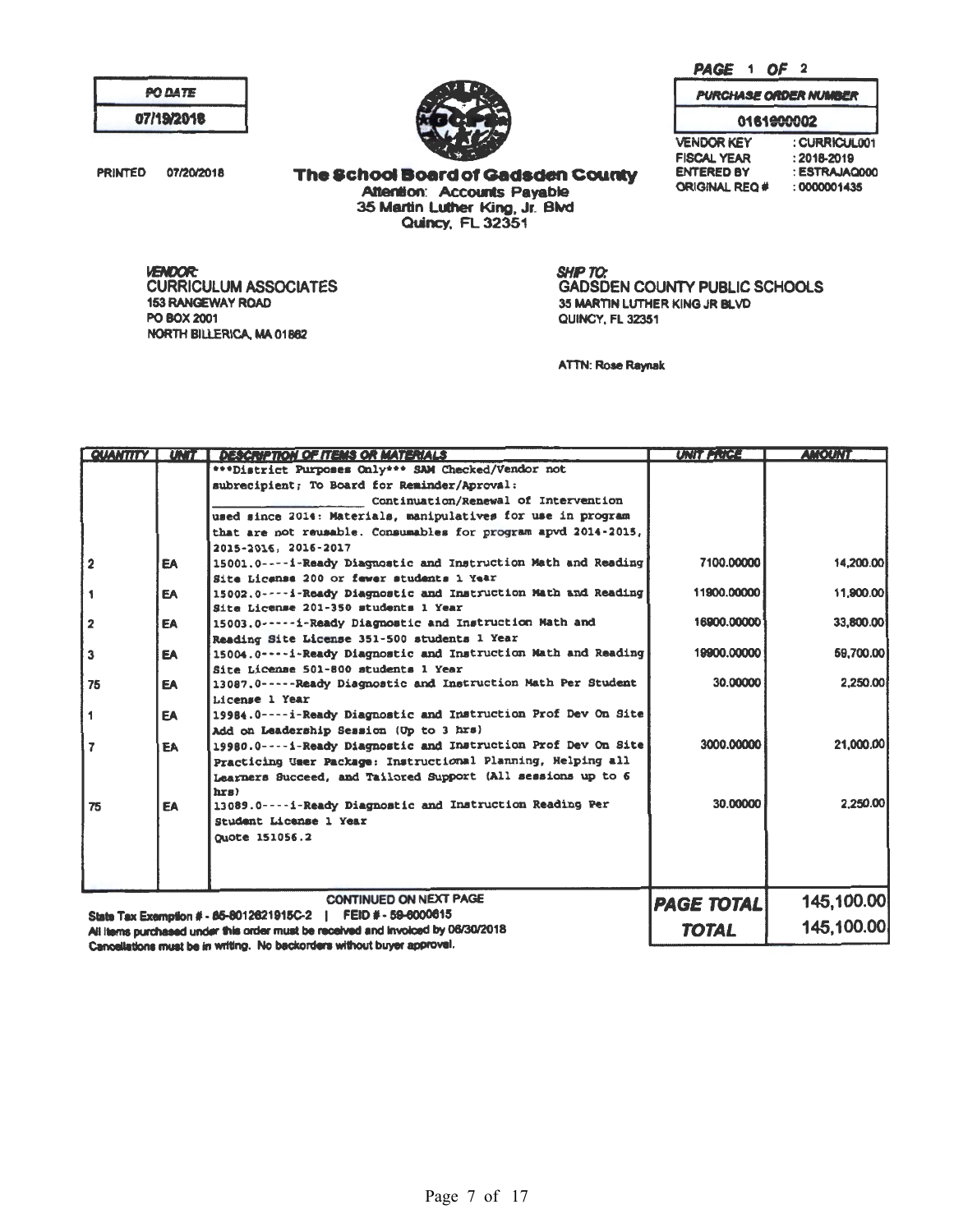PAGE 2 OF 2

**VENDOR KEY** FISCAL YEAR ENTERED BY ORIGINAL REQ #I

**PURCHASE ORDER NUMBER** 0161900002

> : CURRICUL001 :2018-2019

: ESTRAJACIOOO : 0000001435

| <b>PO DATE</b> |  |
|----------------|--|
| 07/19/2018     |  |

PRINTED 07/20/2018 The School Board of Gadsden County Attention: Accounts Payable 35 Martin Luther King, Jr. Blvd Quincy, FL 32351

**VENDOR:<br>CURRICULUM ASSOCIATES** 153 RANGEWAY ROAD POBOX2001 NORTH BILLERICA. MA 01862

**SHIP TO:** GADSDEN COUNTY PUBLIC SCHOOLS 35 MARTIN LUTHER KING JR BLVD QUINCY, FL 32351

ATTN: Rose Raynak

| <b>QUANTITY</b> | <b>UNIT</b> | <b>DESCRIPTION OF ITEMS OR MATERIALS</b>                                         | UNIT PRICE        | <b>AMOUNT</b> |
|-----------------|-------------|----------------------------------------------------------------------------------|-------------------|---------------|
|                 |             | ACCOUNT SUMMARY (FOR INTERNAL USE)                                               |                   |               |
|                 |             | <b>ACCOUNT AMOUNT</b><br><b>ACCOUNT MUDER</b>                                    |                   |               |
|                 |             | 7,100.00<br>1100B5100 3600 0101 11099 90000 00000                                |                   |               |
|                 |             | 4200B5100 3600 0041 9CB01 00000 00000<br>16,900.00                               |                   |               |
|                 |             | 16,900.00<br>4200E5100 3600 0052 9CB01 00000 00000                               |                   |               |
|                 |             | 4200E5100 3600 0091 9CB01 00000 00000<br>19,900.00                               |                   |               |
|                 |             | 4200B5100 3600 0141 9CB01 00000 00000<br>11,900.00                               |                   |               |
|                 |             | 7,100.00<br>4200E5100 3600 0151 9CB01 00000 00000                                |                   |               |
|                 |             | 19,900.00<br>4200E5100 3600 0201 9CB01 00000 00000                               |                   |               |
|                 |             | 19,900.00<br>4200E5100 3600 0211 9CB01 00000 00000                               |                   |               |
|                 |             | 4200E5100 3600 0231 9CB01 00000 00000<br>4,500.00                                |                   |               |
|                 |             | 3,000.00<br>4200E6400 3100 0041 9CB01 00000 00000                                |                   |               |
|                 |             | 4200E6400 3100 0052 9CB01 00000 00000<br>3,000.00                                |                   |               |
|                 |             | 3.000.00<br>4200E6400 3100 0091 9CB01 00000 00000                                |                   |               |
|                 |             | 3,000.00<br>4200E6400 3100 0141 9CB01 00000 00000                                |                   |               |
|                 |             | 3,000.00<br>4200E6400 3100 0151 9CB01 00000 00000                                |                   |               |
|                 |             | 3,000.00<br>4200B6400 3100 0201 9CB01 00000 00000                                |                   |               |
|                 |             | 3.000.00<br>4200E6400 3100 0211 9CB01 00000 00000                                |                   |               |
|                 |             |                                                                                  |                   |               |
|                 |             |                                                                                  |                   |               |
|                 |             |                                                                                  |                   |               |
|                 |             |                                                                                  |                   |               |
|                 |             |                                                                                  |                   |               |
|                 |             |                                                                                  |                   |               |
|                 |             |                                                                                  |                   |               |
|                 |             |                                                                                  |                   |               |
|                 |             |                                                                                  |                   |               |
|                 |             |                                                                                  | <b>PAGE TOTAL</b> | 0.00          |
|                 |             | State Tax Exemption # - 85-8012621915C-2   FEID # - 59-6000615                   |                   |               |
|                 |             | All items purchased under this order must be received and invoiced by 06/30/2018 | <b>TOTAL</b>      | 145,100.00    |

Cancellations must be in writing. No beckorders without buyer approval.

J. PURCHASE APPROVED BY:

Nitten

Superintendent of Schools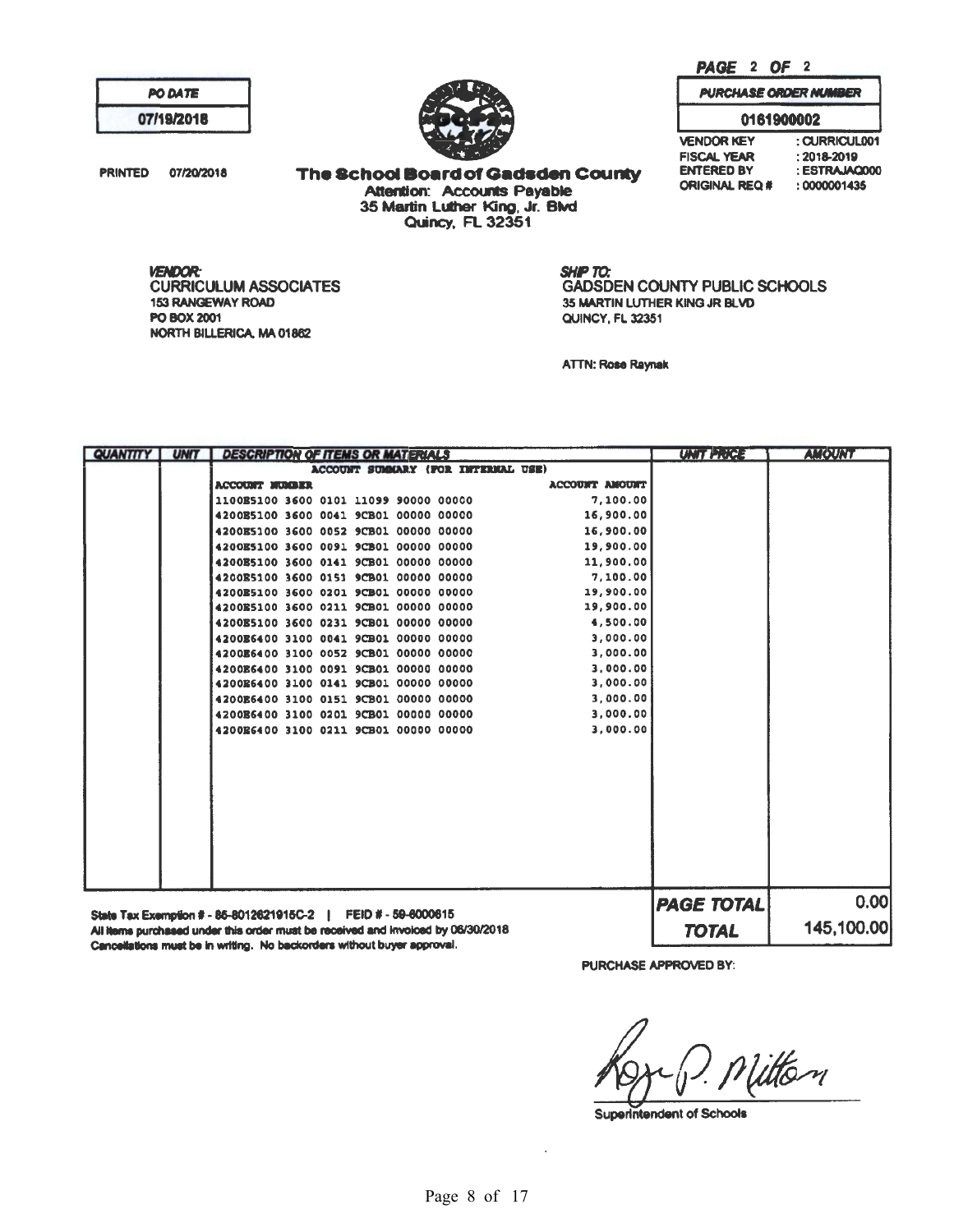: ESTRAJAQ000 **ORIGINAL REQ #**  $: 0000001450$ 

**SHIP TO: GADSDEN COUNTY PUBLIC SCHOOLS** 35 MARTIN LUTHER KING JR BLVD QUINCY, FL 32351

UNITERICA

**ANGUNI** 

**ATTN: Rose Raynak** 

|     |           | <b>CONTINUED ON NEXT PAGE</b><br>State Tax Exemption # - 85-8012621915C-2   FEID # - 59-6000615<br>All items purchased under this order must be received and invoiced by 06/30/2018                                                       | <b>PAGE TOTAL</b><br><b>TOTAL</b> | 34,297.50<br>140,745.21 |
|-----|-----------|-------------------------------------------------------------------------------------------------------------------------------------------------------------------------------------------------------------------------------------------|-----------------------------------|-------------------------|
|     |           | Teacher Toolbox Set (2016 Copyright) (Must buy Win. of 22                                                                                                                                                                                 |                                   |                         |
| 25  | EA        | Student Book (2016 Copyright)<br>16282.0----Ready Florida ELA (LAFS) Instruction Grade 5                                                                                                                                                  | 29.75000                          | 743.75                  |
| 450 | <b>EA</b> | 16242.0----Ready Florida ELA (LAFS) Instruction Grade 5                                                                                                                                                                                   | 11.05000                          | 4.972.50                |
|     |           | Teacher Toolbox Set (2016 Copyright) (Must buy min. of 22<br>corresponding student instruction books)                                                                                                                                     |                                   |                         |
| 30  | <b>EA</b> | Student Book (2016 Copyright)<br>16281.0---- Ready Florida ELA (LAFS) Instruction Grade 4                                                                                                                                                 | 29.75000                          | 892.50                  |
| 550 | <b>EA</b> | corresponding student instruction books)<br>16241.0----Ready Florida ELA (LAPS) Instruction Grade 4                                                                                                                                       | 11.05000                          | 6.077.50                |
| 35  | <b>EA</b> | 16280.0----Ready Florida BLA (LAFS) Instruction Grade 3<br>Teacher Toolbox Set (2016 Copyright) (Must buy min. of 18                                                                                                                      | 29.75000                          | 1.041.25                |
| 475 | <b>EA</b> | corresponding student instruction books)<br>16240.0----Ready Florida BLA (LAFS) Instruction Grade 3<br>Student Book (2016 Copyright)                                                                                                      | 11.05000                          | 5.248.75                |
| 30  | EA        | 16279.0----Ready Florida ELA (LAFS) Instruction Grade 2<br>Teacher Toolbox Set (2016 Copyright) (Must buy min. of 18                                                                                                                      | 29.75000                          | 892.50                  |
| 475 | EA        | Teacher Toolbox Set (Must buy min. of 18 corresponding student<br>instruction books)<br>16239.0----Ready Florida ELA (LAFS) Instruction Grade 2<br>Student Book (2016 Copyright)                                                          | 11.05000                          | 5.248.75                |
| 30  | <b>EA</b> | <b>Student Book</b><br>15159.0----Ready Florida BLA (LAFS) Instruction Grade 1                                                                                                                                                            | 140.25000                         | 4.207.50                |
| 450 | EA.       | subrecipient; No state of consortia pricing found per<br>S.287.056, F.S.; Sole-Source Consumables for Continued Program<br>Appvd: 2014-2018 SYs Part of Strategic Plan 2018-19<br>15308.0----Ready Florida ELA (LAFS) Instruction Grade 1 | 11.05000                          | 4.972.50                |
|     |           |                                                                                                                                                                                                                                           |                                   |                         |

Page 9 of 17

#### The School Board of Gadsden County **Attention: Accounts Payable** 35 Martin Luther King, Jr. Blvd **Quincy, FL 32351**

**VENDOR: CURRICULUM ASSOCIATES 153 RANGEWAY ROAD** PO BOX 2001 NORTH BILLERICA, MA 01862

**QUANTITY | UNIT | CERCRIZION OF THE IS OR MATERIALS** 

Cancellations must be in writing. No backorders without buyer approval.

\*\*\*District Purposes Only\*\*\* SAM Checked/Vendor not

# **PO DATE** 07/20/2018

PRINTED 07/20/2018

PAGE 1 OF 4

**PURCHASE ORDER NUMBER** 0161900005 : CURRICULO01

**VENDOR KEY** FISCAL YEAR<br>ENTERED BY  $: 2018 - 2019$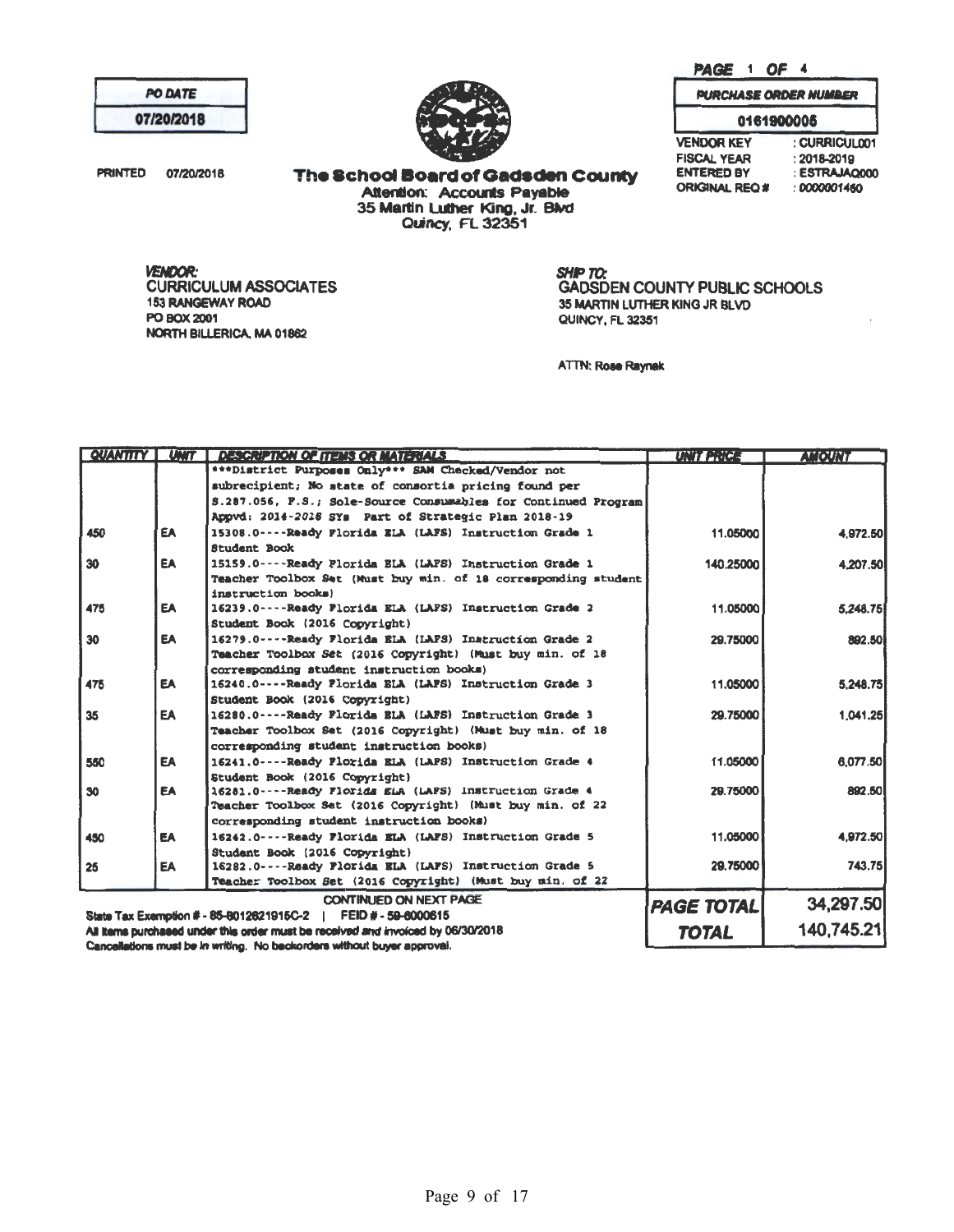**TOTAL** 

|     |           | QUANTITY   UNIT   DESCRIPTION OF ITEMS OR MATERIALS                                                                                                                           | <b>UNITERRES</b>  | <i><b>AMOUNT</b></i> |
|-----|-----------|-------------------------------------------------------------------------------------------------------------------------------------------------------------------------------|-------------------|----------------------|
|     |           | corresponding student instruction books)                                                                                                                                      |                   |                      |
| 450 | <b>EA</b> | 15313.0- Ready Florida ELA (LAFS) Instruction Grade 6<br>Student Book                                                                                                         | 11.05000          | 4.972.50             |
| 25  | EA        | 15359.0--- Ready Florida ELA (LAFS) Instruction Grade 6                                                                                                                       | 29.75000          | 743.75               |
|     |           | Teacher Toolbox Set (Must buy min. of 22 corresponding student)<br>instruction books)                                                                                         |                   |                      |
| 430 | EA        | 15314.0---- Ready Florida BLA (LAPS) Instruction Grade 7<br>Student Book                                                                                                      | 11.05000          | 4.751.50             |
| 25  | <b>EA</b> | 15360.0---- Ready Florida BLA (LAFS) Instruction Grade 7<br>Teacher Toolbox Set (Must buy min. of 22 corresponding student<br>instruction books)                              | 29.75000          | 743.75               |
| 400 | EA        | 15315.0---- Ready Plorida BLA (LAPS) Instruction Grade 8<br>Student Book                                                                                                      | 11.05000          | 4.420.00             |
| 25  | EA        | 15361.0---- Ready Plorida BLA (LAFS) Instruction Grade 8<br>Teacher Toolbox Set (Must buy min. of 22 corresponding student)<br>instruction books)                             | 29.75000          | 743.75               |
| 400 | EA        | 15307.0 ---- Ready Plorida BLA (LAPS) Instruction Grade K<br><b>Student Book</b>                                                                                              | 11.05000          | 4.420.00             |
| 30  | <b>EA</b> | 15158.0---- Ready Florida BLA (LAFS) Instruction Grade K<br>Teacher Toolbox Set (Must buy min. of 18 corresponding student)<br>instruction books)                             | 140.25000         | 4.207.50             |
| 450 | EA        | 18035.0---- Ready Florida Math (MAFS) Instruction + Practice<br>Problem Solving Grade 1 Student Book Set (2017 Copyright)                                                     | 16.15000          | 7.267.50             |
| 30  | <b>EA</b> | 18043.0---- Ready Florida Math (NAFS) Instruction + Practice<br>Problem Solving Grade 1 Teacher Toolbox Set (2017 Copyright)                                                  | 29.75000          | 892.50               |
| 475 | EA        | (Must buy min. of 18 corresponding student sets)<br>16375.0---- Ready Florida Math (MAFS) Instruction + Practice<br>Problem Solving Grade 2 Student Book Set (2016 Copyright) | 16.15000          | 7.671.26             |
|     |           | <b>CONTINUED ON NEXT PAGE</b>                                                                                                                                                 | <b>PAGE TOTAL</b> | 40,834.00            |
|     |           | State Tax Exemption # - 85-8012621915C-2   FEID # - 59-6000615                                                                                                                |                   |                      |
|     |           | All thems curchased under this order must be received and involced by 06/30/2018                                                                                              | <b>TOTAL</b>      | 140,745.21           |

**VENDOR: CURRICULUM ASSOCIATES 153 RANGEWAY ROAD** PO BOX 2001 NORTH BILLERICA, MA 01882

All items purchased under this order must be received and involced by 06/30/2018

Cancellations must be in writing. No backorders without buyer approval.

**Quincy, FL 32351** 

| 257 | <b>AF</b> |  |  |
|-----|-----------|--|--|
|     |           |  |  |

0161900005 : 2018-2019

**PURCHASE ORDER NUMBER** 

The School Board of Gadsden County **Attention: Accounts Payable** 35 Martin Luther King, Jr. Blvd

SHIP TO:

QUINCY, FL 32351

ATTN: Rose Raynak

**VENDOR KEY FISCAL YEAR ENTERED BY ORIGINAL REQ#** 

**GADSDEN COUNTY PUBLIC SCHOOLS** 

35 MARTIN LUTHER KING JR BLVD

: CURRICUL001 : ESTRAJAQ000 : 0000001450

Page 10 of 17

PRINTED 07/20/2018

PO DATE

07/20/2018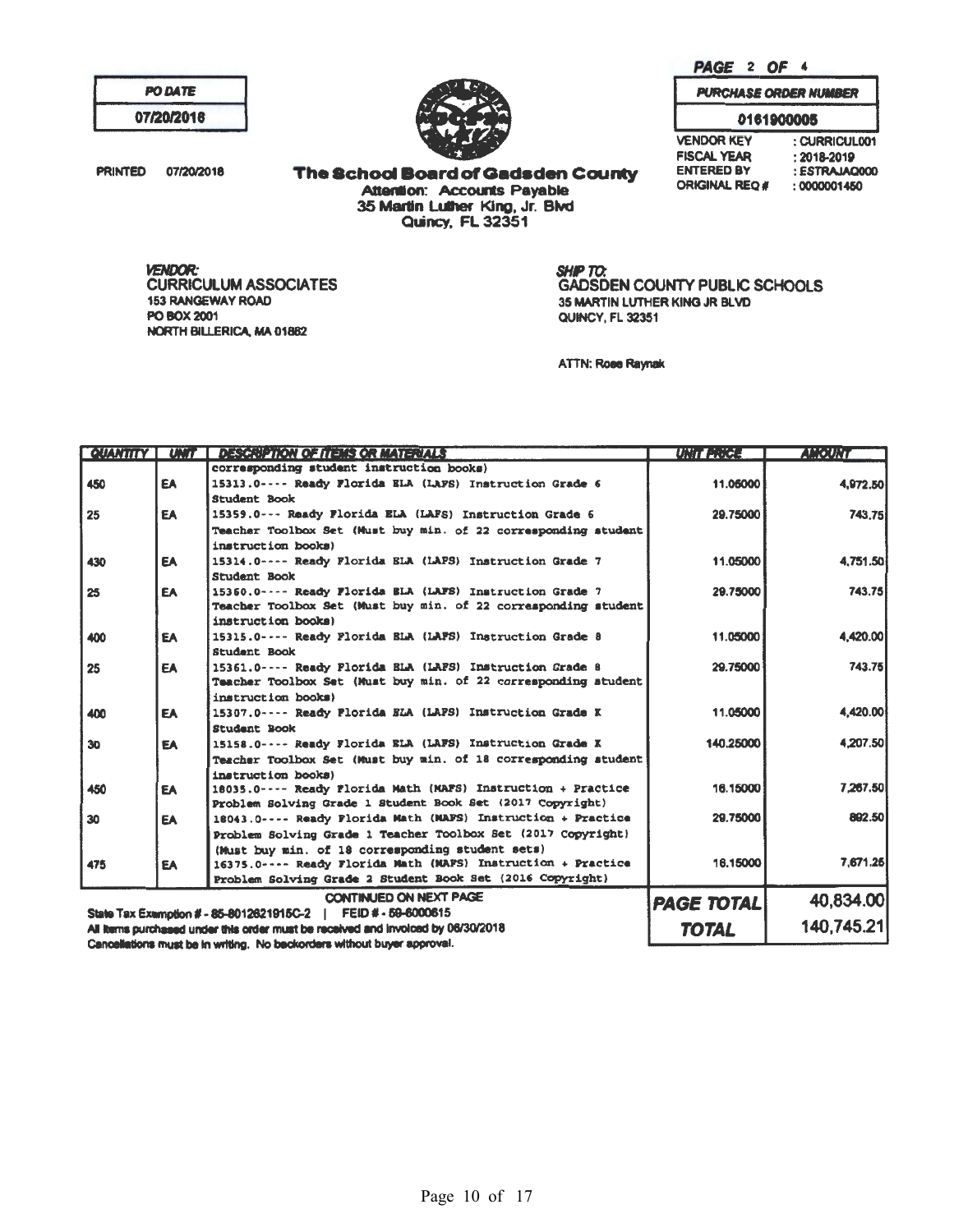|                   | <b>PURCHASE ORDER NUMBER</b> |  |
|-------------------|------------------------------|--|
| 0161900005        |                              |  |
| <b>VENDOR KEY</b> | : CURRICUL001                |  |

 $: 2018 - 2019$ 

: 0000001450

: ESTRAJAQ000

PAGE 3 OF 4

The School Board of Gadsden County

Attention: Accounts Payable<br>35 Martin Luther King, Jr. Blvd<br>Quincy, FL 32351

**VENDOR: CURRICULUM ASSOCIATES 153 RANGEWAY ROAD** PO BOX 2001 NORTH BILLERICA, MA 01862

PO DATE

07/20/2018

07/20/2018

**PRINTED** 

SHIP TO: **GADSDEN COUNTY PUBLIC SCHOOLS** 35 MARTIN LUTHER KING JR BLVD QUINCY, FL 32351

**FISCAL YEAR** 

**ENTERED BY** 

**ORIGINAL REQ #** 

**ATTN: Rose Raynak** 

|                                                                                  |           | <b>QUANTITY   UNIT   DESCRIPTION OF ITEMS OR MATERIALS</b>                                                                   | UKIT ERKES <b>den</b> | <b>AMOUNT</b> |
|----------------------------------------------------------------------------------|-----------|------------------------------------------------------------------------------------------------------------------------------|-----------------------|---------------|
| 30                                                                               | EA        | 17704.0---- Ready Florida Math (MAFS) Instruction + Practice                                                                 | 29.75000              | 882.50        |
|                                                                                  |           | Problem Solving Grade 2 Teacher Toolbox Set (2016 Copyright)                                                                 |                       |               |
|                                                                                  |           | (Must buy min. of 18 corresponding student sets)                                                                             |                       |               |
| 475                                                                              | <b>EA</b> | 16376.0---- Ready Florida Math (MAFS) Instruction + Practice                                                                 | 16,15000              | 7.671.25      |
|                                                                                  |           | Problem Solving Grade 3 Student Book Set (2016 Copyright)                                                                    |                       |               |
| 35                                                                               | <b>EA</b> | 17705.0---- Ready Florida Math (MAFS) Instruction + Practice                                                                 | 29.75000              | 1.041.25      |
|                                                                                  |           | Problem Solving Grade 3 Teacher Toolbox Set (2016 Copyright)                                                                 |                       |               |
|                                                                                  |           | (Must buy min. of 18 corresponding student sets)                                                                             |                       |               |
| 550                                                                              | EA        | 16377.0--- Ready Florida Nath (NAFS) Instruction + Practice                                                                  | 16.15000              | 8.882.50      |
|                                                                                  |           | Problem Solving Grade 4 Student Book Set (2016 Copyright)                                                                    |                       |               |
| 30                                                                               | EA        | 17706.0---- Ready Florida Math (MAFS) Instruction + Practice                                                                 | 29.75000              | 892.50        |
|                                                                                  |           | Problem Solving Grade 4 Teacher Toolbox Set (2016 Copyright)                                                                 |                       |               |
|                                                                                  |           | (Must buy min. of 22 corresponding student sets)                                                                             |                       |               |
| 450                                                                              | <b>EA</b> | 16378.0---- Ready Florida Math (MAFS) Instruction + Practice                                                                 | 16.15000              | 7.267.50      |
|                                                                                  |           | Problem Solving Grade 5 Student Book Set (2016 Copyright)                                                                    |                       |               |
| 25                                                                               | <b>EA</b> | 17707.0---- Ready Florida Math (MAFS) Instruction + Practice                                                                 | 29.75000              | 743.75        |
| Problem Solving Grade 5 Teacher Toolbox Set (2016 Copyright)                     |           |                                                                                                                              |                       |               |
|                                                                                  |           | (Must buy min. of 22 corresponding student sets)                                                                             |                       |               |
| 450                                                                              | EA        | 20438.0---- Ready Florida Math (MAFS) Instruction + Practice                                                                 | 16.15000              | 7.267.50      |
|                                                                                  |           | Problem Solving Grade 6 Student Set (2017 Copyright)                                                                         |                       |               |
| 25                                                                               | EA        | 20441.0---- Ready Plorida Math (MAFS) Instruction + Practice                                                                 | 29.75000              | 743.75        |
|                                                                                  |           | Problem Solving Grade 6 Teacher Toolbox Set (2017 Copyright)                                                                 |                       |               |
|                                                                                  |           | (Must buy min. of 25 corresponding student instruction books)                                                                |                       |               |
| 430                                                                              | <b>GG</b> | 20439.0---- Ready Florida Math (MAFS) Instruction + Practice                                                                 | 16.15000              | 6,944.50      |
|                                                                                  |           | Problem Solving Grade 7 Student Set (2017 Copyright)                                                                         |                       |               |
| 25                                                                               | EA        | 20442.0---- Ready Florida Math (MAFS) Instruction + Practice<br>Problem Solving Grade 7 Teacher Toolbox Set (2017 Copyright) | 29.75000              | 743.75        |
|                                                                                  |           |                                                                                                                              |                       |               |
| (Must buy min, of 25 corresponding student instruction books)                    |           |                                                                                                                              |                       |               |
|                                                                                  |           | <b>CONTINUED ON NEXT PAGE</b>                                                                                                | <b>PAGE TOTAL</b>     | 43,090.75     |
| State Tax Exemption # - 85-8012621915C-2   FEID # - 59-6000615                   |           |                                                                                                                              |                       |               |
| All Items purchased under this order must be received and invoiced by 06/30/2018 |           | <b>TOTAL</b>                                                                                                                 | 140,745.21            |               |

Cancellations must be in writing. No backorders without buyer approval.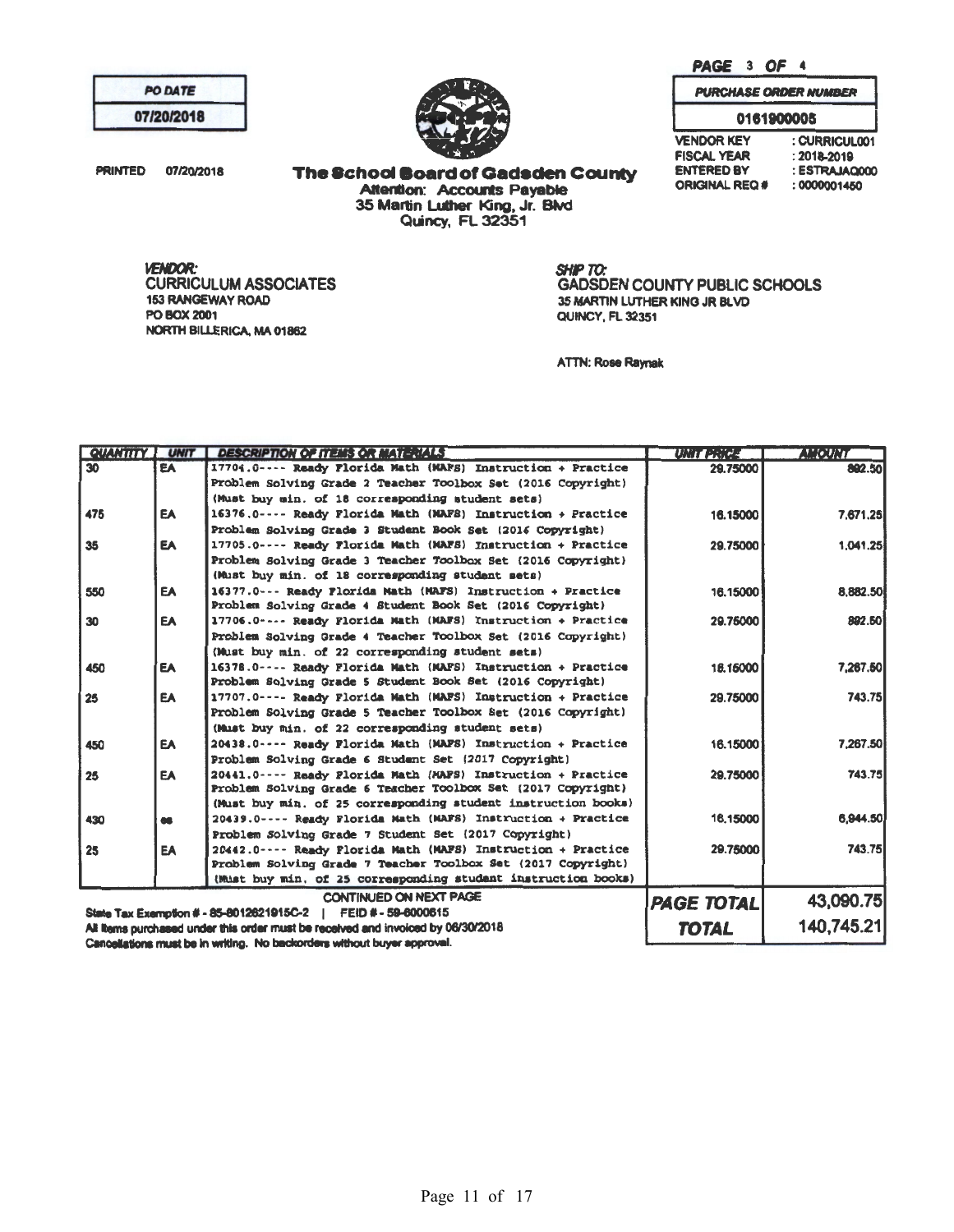PAGE 4 OF 4

**VENDOR KEY** 

**FISCAL YEAR** 

**ENTERED BY** 

**ORIGINAL REQ #** 

**PURCHASE ORDER NUMBER** 0161900005

: CURRICUL001

: ESTRAJAQ000

 $: 2018 - 2019$ 

 $: 0000001450$ 

| <b>PO DATE</b> |  |
|----------------|--|
| 07/20/2018     |  |



**PRINTED** 07/20/2018 **The School Board of Gadsden County Attention: Accounts Payable** 35 Martin Luther King, Jr. Blvd<br>Quincy, FL 32351

VENDOR: **CURRICULUM ASSOCIATES 153 RANGEWAY ROAD** PO BOX 2001 NORTH BILLERICA, MA 01862

**SHIP TO: GADSDEN COUNTY PUBLIC SCHOOLS** 35 MARTIN LUTHER KING JR BLVD QUINCY, FL 32351

**ATTN: Rose Raynak** 

| <b>QUANTITY</b>                                                | <b>TEXT EXISTEN</b>                                                              | <b>DESCRIPTION OF ITEMS OR MATERIALS</b>                                                    | UMIT PRICE        | <b>AMOUNT</b> |
|----------------------------------------------------------------|----------------------------------------------------------------------------------|---------------------------------------------------------------------------------------------|-------------------|---------------|
| 400                                                            | <b>EA</b>                                                                        | 20440.0----Ready Florida Math (MAFS) Instruction + Practice                                 | 16.15000          | 6,460.00      |
|                                                                |                                                                                  | Problem Solving Grade 8 Student Set (2017 Copyright)                                        |                   |               |
| 25                                                             | EA                                                                               | 20443.0---- Ready Florida Math (MAFS) Instruction + Practice                                | 29.75000          | 743.75        |
|                                                                |                                                                                  | Problem Solving Grade 8 Teacher Toolbox Set (2017 Copyright)                                |                   |               |
|                                                                |                                                                                  | (Must buy min. of 25 corresponding student instruction books)                               |                   |               |
| 400                                                            | EA                                                                               | 18034.0----Ready Plorida Math (MAFS) Instruction + Practice                                 | 16.15000          | 6,460,00      |
|                                                                |                                                                                  | Problem Solving Grade K Student Book Set (2017 Copyright)                                   |                   |               |
| 30 <sub>2</sub>                                                | EA                                                                               | 18042.0----Ready Florida Math (MAFS) Instruction + Practice                                 | 29.75000          | 892.50        |
|                                                                |                                                                                  | Problem Solving Grade K Teacher Toolbox Set (2017 Copyright)                                |                   |               |
|                                                                |                                                                                  | (Must buy min. of 18 corresponding student sets)                                            |                   |               |
| $\blacktriangleleft$                                           | <b>EA</b>                                                                        | <b>Estimated Shipping</b>                                                                   | 7966.71000        | 7,966.71      |
|                                                                |                                                                                  | Ouote 151057.1                                                                              |                   |               |
|                                                                |                                                                                  |                                                                                             |                   |               |
|                                                                |                                                                                  | ACCOUNT SUMMARY (FOR INTERNAL USE)<br>ACCOUNT AMOUNT                                        |                   |               |
|                                                                |                                                                                  | <b>ACCOUNT NUMBER</b><br>4,666.70                                                           |                   |               |
|                                                                |                                                                                  | 1100E5100 5100 0101 11099 90000 00000                                                       |                   |               |
|                                                                |                                                                                  | 19,443.56<br>4200E5100 5100 0041 9CB01 00000 00000<br>17,004.37                             |                   |               |
|                                                                |                                                                                  | 4200E5100 5100 0052 9CB01 00000 00000<br>24,439.27<br>4200E5100 5100 0091 9CB01 00000 00000 |                   |               |
|                                                                |                                                                                  | 11,326.38<br>4200E5100 5100 0141 9CB01 00000 00000                                          |                   |               |
|                                                                |                                                                                  | 8,070.89<br>4200E5100 5100 0151 9CB01 00000 00000                                           |                   |               |
|                                                                |                                                                                  | 25,374.15<br>4200B5100 5100 0201 9CB01 00000 00000                                          |                   |               |
|                                                                |                                                                                  | 28,465.48<br>4200E5100 5100 0211 9CB01 00000 00000                                          |                   |               |
|                                                                |                                                                                  | 1.954.41<br>4200E5100 5100 0231 9CB01 00000 00000                                           |                   |               |
|                                                                |                                                                                  |                                                                                             |                   |               |
|                                                                |                                                                                  |                                                                                             |                   |               |
|                                                                |                                                                                  |                                                                                             |                   |               |
|                                                                |                                                                                  |                                                                                             |                   |               |
|                                                                |                                                                                  |                                                                                             | <b>PAGE TOTAL</b> | 22,522.96     |
| State Tax Exemption # - 85-8012621915C-2   FEID # - 59-6000615 |                                                                                  |                                                                                             |                   |               |
|                                                                | All items purchased under this order must be received and Invoiced by 06/30/2018 |                                                                                             | <b>TOTAL</b>      | 140.745.21    |
|                                                                |                                                                                  |                                                                                             |                   |               |

d under this order must be received and invoiced b Cancellations must be in writing. No backorders without buyer approval.

L PURCHASE APPROVED BY:

titten

**Superintendent of Schools**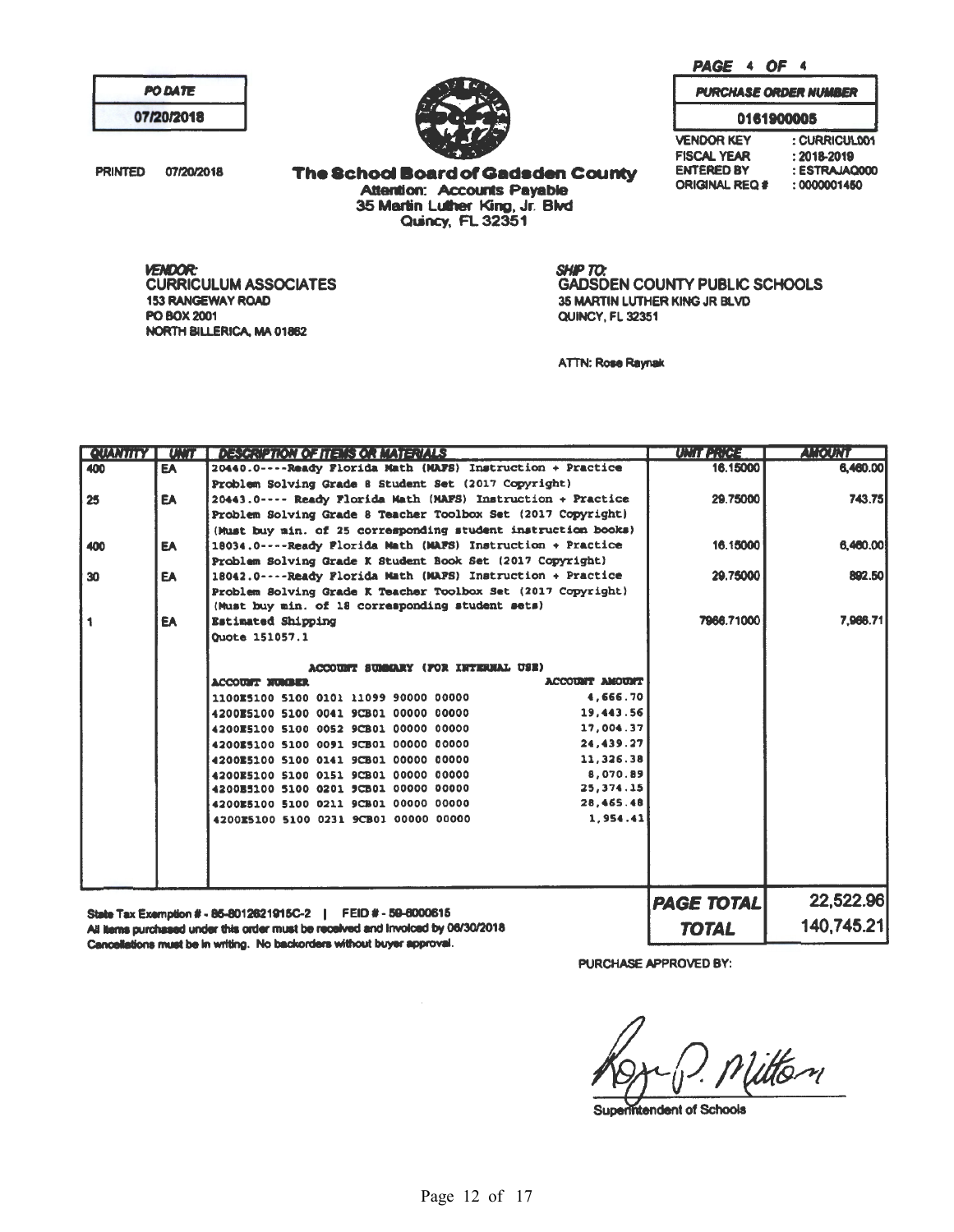## SUMMARY SHEET

## RECOMMENDATION TO SUPERINTENDENT FOR SCHOOL BOARD AGENDA

AGENDA ITEM NO. $\frac{4a}{\sqrt{a^2+1}}$ 4a

DATE OF SCHOOL BOARD MEETING: July 31, 2018

TITLE OF AGENDA ITEMS: Board Review Requested for Financial Statements from Charter **School** 

DIVISION: Finance Department

PURPOSE AND SUMMARY OF ITEMS: Board review is requested for the Income/Expense Statement for the period July 1, 2017 through June 30, 2018, and the Balance Sheet as of June 30, 2018, for Crossroad Academy Charter School.

- FUND SOURCE: All Public Funds at Crossroad Academy Charter School
- AMOUNT: Crossroad Academy Charter School Financial Statements attached
- PREPARED BY: Bonnie Wood
- POSITION: Finance Director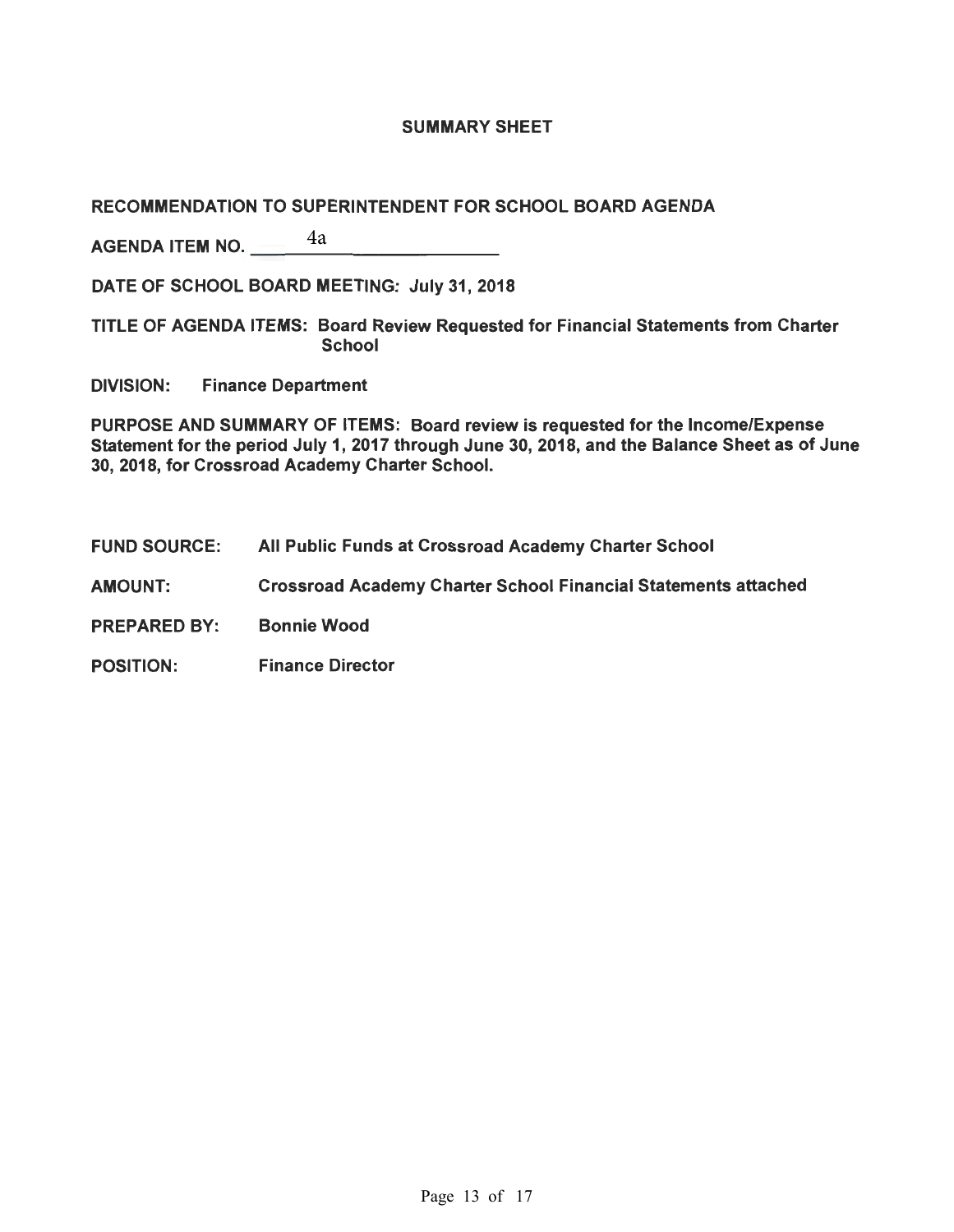$\bar{z}$ 

# Profit & Loss

July 2017 through June 2018

|                                                                                                                                                                | Jul '17 - Jun                                          |
|----------------------------------------------------------------------------------------------------------------------------------------------------------------|--------------------------------------------------------|
| <b>Ordinary Income/Expense</b><br>Income                                                                                                                       |                                                        |
| 3200 · Federal Indirect Grant                                                                                                                                  | 19,792.13                                              |
| $3310 \cdot$ FEFP Program                                                                                                                                      | 3,127,098.00                                           |
| 3334 · State Teacher Lead Program<br>3361 · School Recognition Funds<br>3399 Other Misc. State Revenue<br>3430 · Interest Income<br>3450 · Food Service Income | 25,117.30<br>45,431.00<br>234.90<br>3,307.14<br>120.00 |
| $3472 \cdot$ Pre-Kindergarten                                                                                                                                  | 155,254.39                                             |
| $34721 \cdot Pre-K 3$ Year Olds                                                                                                                                | 34,783.35                                              |
| 3490 Other local revenue                                                                                                                                       | 6,479.66                                               |
| <b>Total Income</b>                                                                                                                                            | 3,417,617.87                                           |
| <b>Gross Profit</b>                                                                                                                                            | 3,417,617.87                                           |
| <b>Expense</b><br>5000 · Instruction                                                                                                                           | 1,546,309.08                                           |
| 6000 · Instructional Support Services                                                                                                                          | 227,894.80                                             |
| $7100 \cdot$ Board                                                                                                                                             | 13,457.29                                              |
| 7200 General Administration                                                                                                                                    | 46,542.32                                              |
| 7300 · School Administration                                                                                                                                   | 527,615.28                                             |
| 7400 · Facilities and Acquisition                                                                                                                              | 4,851.54                                               |
| 7500 · Fiscal Services                                                                                                                                         | 2,450.63                                               |
| 7600 · Food Services                                                                                                                                           | 120,775.14                                             |
| 7700 Central Services                                                                                                                                          | 11,751.84                                              |
| 7800 Student Transportation Servi                                                                                                                              | 3,413.00                                               |
| 7900 Operation of Plant                                                                                                                                        | 403,684.88                                             |
| 8100 Maintenance of Plant                                                                                                                                      | 39,643.49                                              |
| <b>Total Expense</b>                                                                                                                                           | 2,948,389.29                                           |
| <b>Net Ordinary Income</b>                                                                                                                                     | 469,228.58                                             |
| <b>Other Income/Expense</b>                                                                                                                                    |                                                        |

Other Income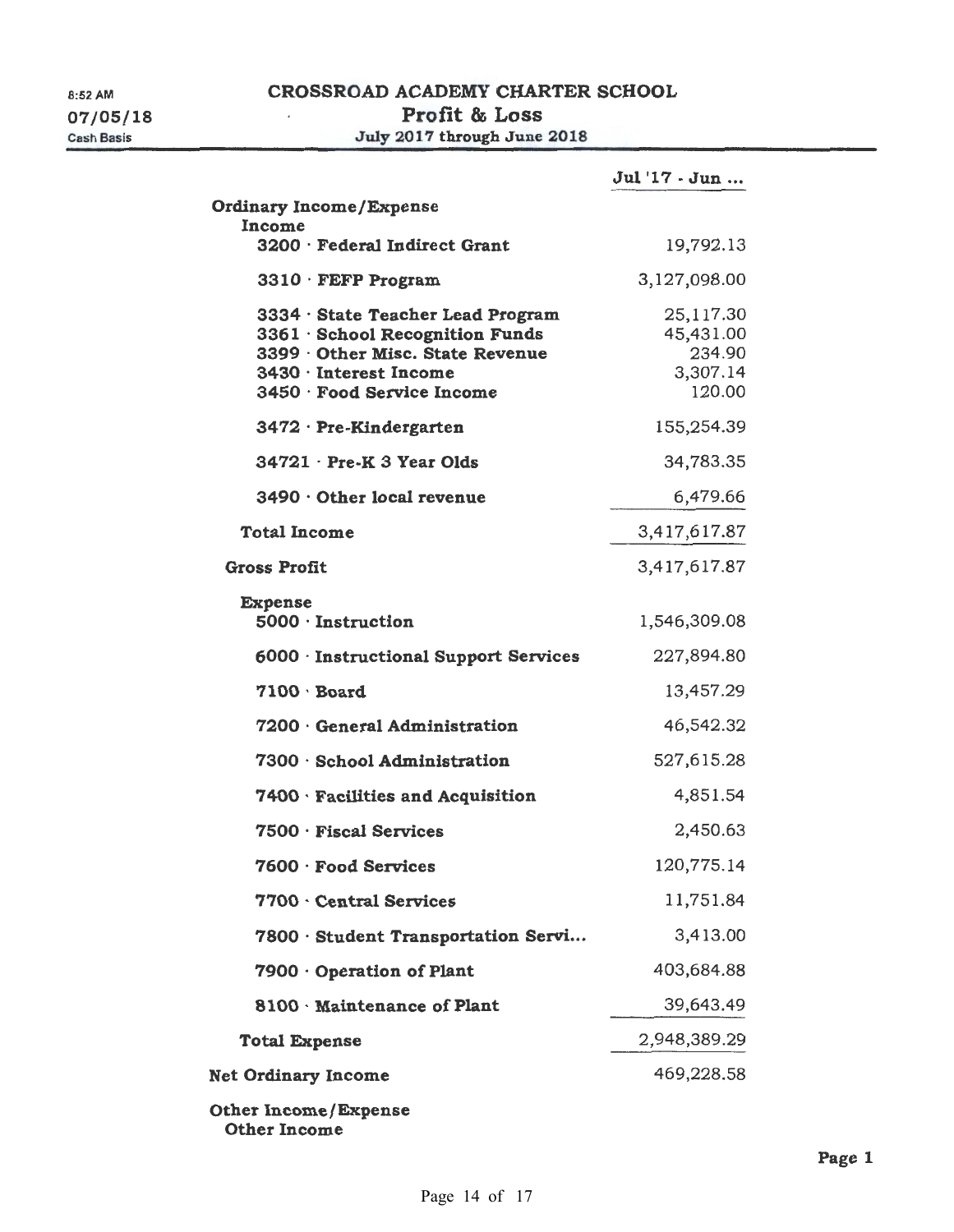|                                           | Jul '17 - Jun |
|-------------------------------------------|---------------|
| 3397 Capital Outlay                       | 164,678.00    |
| <b>Total Other Income</b>                 | 164,678.00    |
| <b>Other Expense</b><br>9200 Debt Service | 147,870.00    |
| <b>Total Other Expense</b>                | 147,870.00    |
| <b>Net Other Income</b>                   | 16,808.00     |
| <b>Net Income</b>                         | 486,036.58    |

 $\hat{\mathcal{A}}$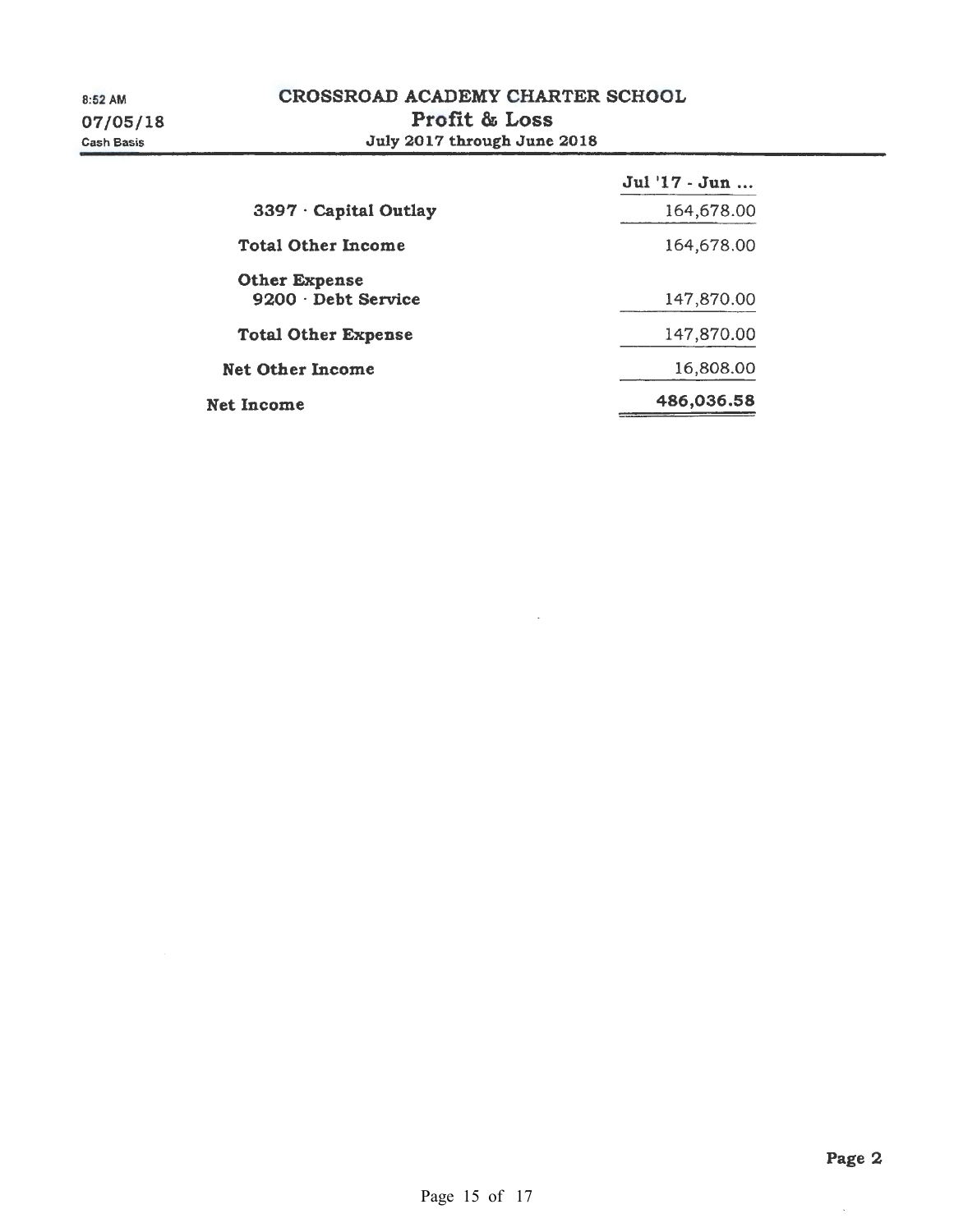$\sim$ 

# CROSSROAD ACADEMY CHARTER SCHOOL Balance Sheet As of June 30, 2018

|                                                                                                                                                   | Jun 30, 18                 |
|---------------------------------------------------------------------------------------------------------------------------------------------------|----------------------------|
| <b>ASSETS</b><br><b>Current Assets</b><br><b>Checking/Savings</b>                                                                                 |                            |
| $1100 \cdot$ Cash & cash equivalents                                                                                                              | 4,116,686.10               |
| <b>Total Checking/Savings</b>                                                                                                                     | 4,116,686.10               |
| <b>Other Current Assets</b><br>$1130 \cdot$ Accounts receivable - net                                                                             | 25,045.13                  |
| <b>Total Other Current Assets</b>                                                                                                                 | 25,045.13                  |
| <b>Total Current Assets</b>                                                                                                                       | 4, 141, 731. 23            |
| <b>Fixed Assets</b><br>$1300 \cdot$ Property, plant, and equip-net                                                                                | 3,526,619.86               |
| <b>Total Fixed Assets</b>                                                                                                                         | 3,526,619.86               |
| <b>TOTAL ASSETS</b>                                                                                                                               | 7,668,351.09               |
| <b>LIABILITIES &amp; EQUITY</b><br><b>Liabilities</b><br><b>Current Liabilities</b><br><b>Other Current Liabilities</b><br>2120 Accounts Payables | 21,599.89                  |
| $2160 \cdot$ Due to other funds                                                                                                                   | 29,737.72                  |
| $2170 \cdot$ Salaries, benefits, $p/r$ payable                                                                                                    | 33,266.89                  |
| $2175 \cdot$ Accrued expenses                                                                                                                     | 11,595.31                  |
| 2250 Current Notes Payable                                                                                                                        | 69,916.10                  |
| <b>Total Other Current Liabilities</b>                                                                                                            | 166,115.91                 |
| <b>Total Current Liabilities</b>                                                                                                                  | 166,115.91                 |
| Long Term Liabilities<br>2300 · Notes payable - long term                                                                                         | 1,764,293.38               |
| <b>Total Long Term Liabilities</b>                                                                                                                | 1,764,293.38               |
| <b>Total Liabilities</b>                                                                                                                          | 1,930,409.29               |
| <b>Equity</b><br>2760 · Net Assets Unrestricted<br><b>Net Income</b>                                                                              | 5,251,905.22<br>486,036.58 |
| <b>Total Equity</b>                                                                                                                               | 5,737,941.80               |